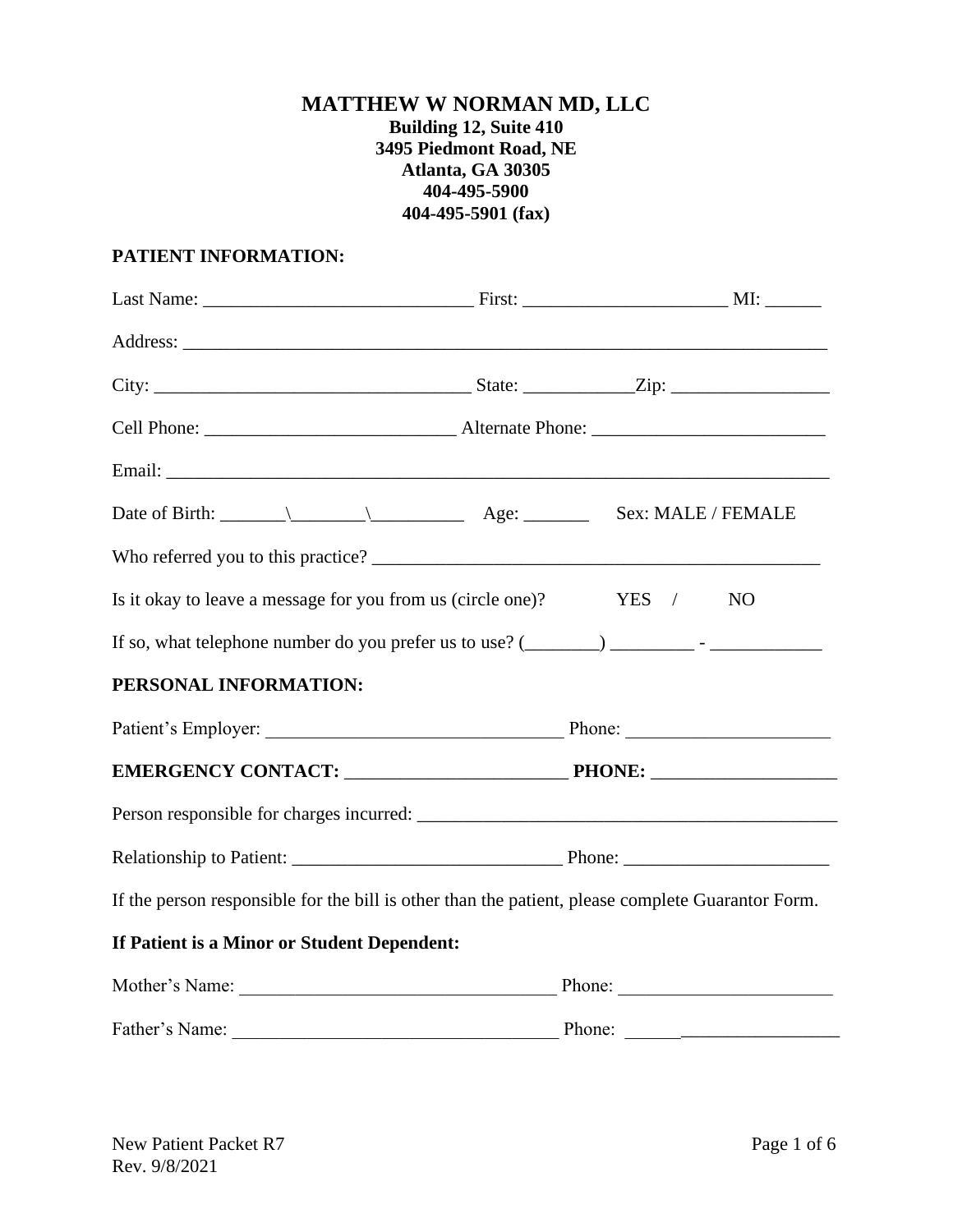### **INSURANCE INFORMATION (Complete only if you have Medicare or Medicaid):**

Dr. Norman have opted out of Medicare. You will be responsible for fees incurred. This requires you and your doctor to enter into a separate contract.

| Do you have Medicare (circle one)? | YES.  | NO. |
|------------------------------------|-------|-----|
| Do you have Medicaid (circle one)? | YES / | NO  |

Currently, Dr. Norman is not a Medicaid provider and cannot treat Medicaid patients. We can try to provide you with a name of a Medicaid provider.

# **MEDICAL INFORMATION:**

|                                      |  | Phone: $\frac{1}{\sqrt{1-\frac{1}{2}}}\left\{ \frac{1}{2} + \frac{1}{2} \frac{1}{2} + \frac{1}{2} \frac{1}{2} + \frac{1}{2} \frac{1}{2} + \frac{1}{2} \frac{1}{2} + \frac{1}{2} \frac{1}{2} + \frac{1}{2} \frac{1}{2} + \frac{1}{2} \frac{1}{2} + \frac{1}{2} \frac{1}{2} + \frac{1}{2} \frac{1}{2} + \frac{1}{2} \frac{1}{2} + \frac{1}{2} \frac{1}{2} + \frac{1}{2} \frac{1}{2} + \frac{1}{$ |  |  |  |
|--------------------------------------|--|------------------------------------------------------------------------------------------------------------------------------------------------------------------------------------------------------------------------------------------------------------------------------------------------------------------------------------------------------------------------------------------------|--|--|--|
|                                      |  | Have you recently had any thoughts of hurting yourself and/or anyone else? YES / NO                                                                                                                                                                                                                                                                                                            |  |  |  |
| <b>RECORD RELEASE AUTHORIZATION:</b> |  |                                                                                                                                                                                                                                                                                                                                                                                                |  |  |  |
| concerning this illness.             |  | I hereby authorize Matthew W Norman MD, LLC to furnish information to insurance carriers                                                                                                                                                                                                                                                                                                       |  |  |  |
| Patient's signature:                 |  | Date:                                                                                                                                                                                                                                                                                                                                                                                          |  |  |  |

### **CONSENT FOR TREATMENT:**

I hereby agree to be treated by Matthew Norman, M.D. If appropriate, I hereby consent to meet via secure videoconferencing platform. I agree that I am personally responsible for ensuring that all charges for services rendered are paid.

Patient's signature (Parent or Guardian, if minor): \_\_\_\_\_\_\_\_\_\_\_\_\_\_\_\_\_\_\_\_\_\_\_\_\_\_\_\_\_

Date: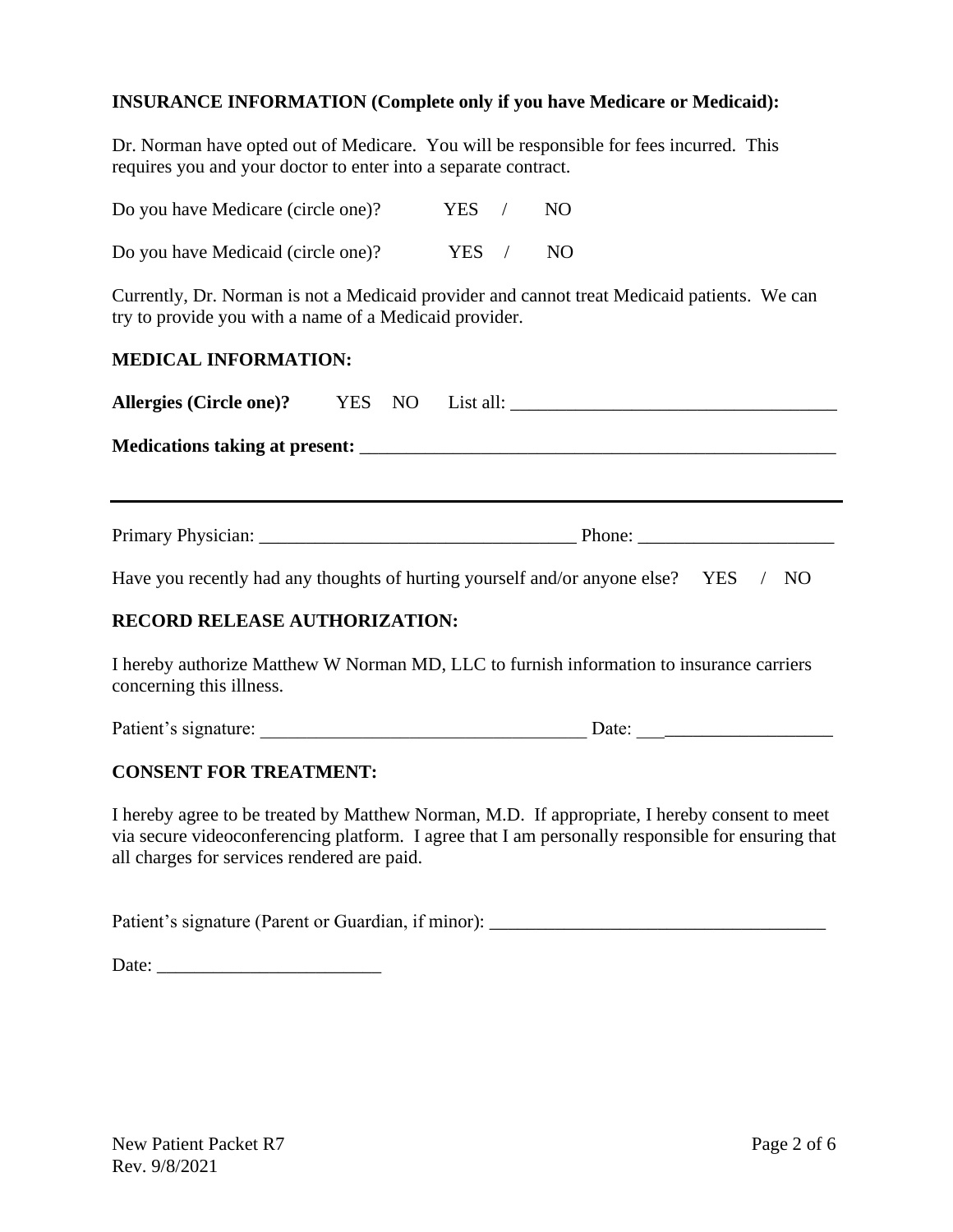| <b>CREDIT / DEBIT CARD PAYMENT FOR PROFESSIONAL SERVICES</b> |                                                     |                                                                                                      |                                                                                                                                                                                                                                                                                                                                    |  |
|--------------------------------------------------------------|-----------------------------------------------------|------------------------------------------------------------------------------------------------------|------------------------------------------------------------------------------------------------------------------------------------------------------------------------------------------------------------------------------------------------------------------------------------------------------------------------------------|--|
|                                                              |                                                     | VISA ______ MasterCard ________ American Express                                                     | $\rule{1em}{0.15}\nightharpoonup$ Discover                                                                                                                                                                                                                                                                                         |  |
| Name as it appears on card                                   |                                                     | Sec. Code                                                                                            | <b>Billing Zip Code</b>                                                                                                                                                                                                                                                                                                            |  |
|                                                              |                                                     |                                                                                                      |                                                                                                                                                                                                                                                                                                                                    |  |
| Credit / Debit Card Number                                   |                                                     |                                                                                                      | Exp. Date                                                                                                                                                                                                                                                                                                                          |  |
| want my credit / debit card billed.                          |                                                     | I/we authorize Matthew W Norman MD, LLC, to bill the above credit / debit card for professional      | services as outlined in the Policies. I will notify Matthew W Norman MD, LLC in writing if I no longer                                                                                                                                                                                                                             |  |
|                                                              | Signature of cardholder                             |                                                                                                      | Date                                                                                                                                                                                                                                                                                                                               |  |
|                                                              |                                                     |                                                                                                      | I authorize Matthew W Norman MD, LLC to charge the above credit card when the patient does not give<br>advance notice for a late-cancellation or no-show, as per the Policies. I understand that if I do not want<br>my credit card billed for this purpose, I am still responsible for these fees and will be billed accordingly. |  |
| Signature of cardholder                                      |                                                     |                                                                                                      | Date                                                                                                                                                                                                                                                                                                                               |  |
|                                                              |                                                     |                                                                                                      | GUARANTOR INFORMATION (complete only if the patient is NOT paying for the bill):                                                                                                                                                                                                                                                   |  |
|                                                              |                                                     |                                                                                                      |                                                                                                                                                                                                                                                                                                                                    |  |
|                                                              |                                                     |                                                                                                      |                                                                                                                                                                                                                                                                                                                                    |  |
| City:                                                        |                                                     | State: $\overline{\phantom{a}}$                                                                      | Zip: $\overline{\phantom{a}}$                                                                                                                                                                                                                                                                                                      |  |
|                                                              |                                                     |                                                                                                      |                                                                                                                                                                                                                                                                                                                                    |  |
|                                                              |                                                     |                                                                                                      |                                                                                                                                                                                                                                                                                                                                    |  |
|                                                              | <b>Guarantor-Financial Responsibility Agreement</b> | I, the undersigned, regardless of any insurance coverage, am financially responsible for all charges | generated for this patient. Office policy requires payment at the time of service. I understand that unpaid<br>balances over 30 days past due may carry a late fee equivalent to 1.5% per month of that outstanding<br>balance. I understand that unpaid balances over 90 days past due will be referred to a collection agency.   |  |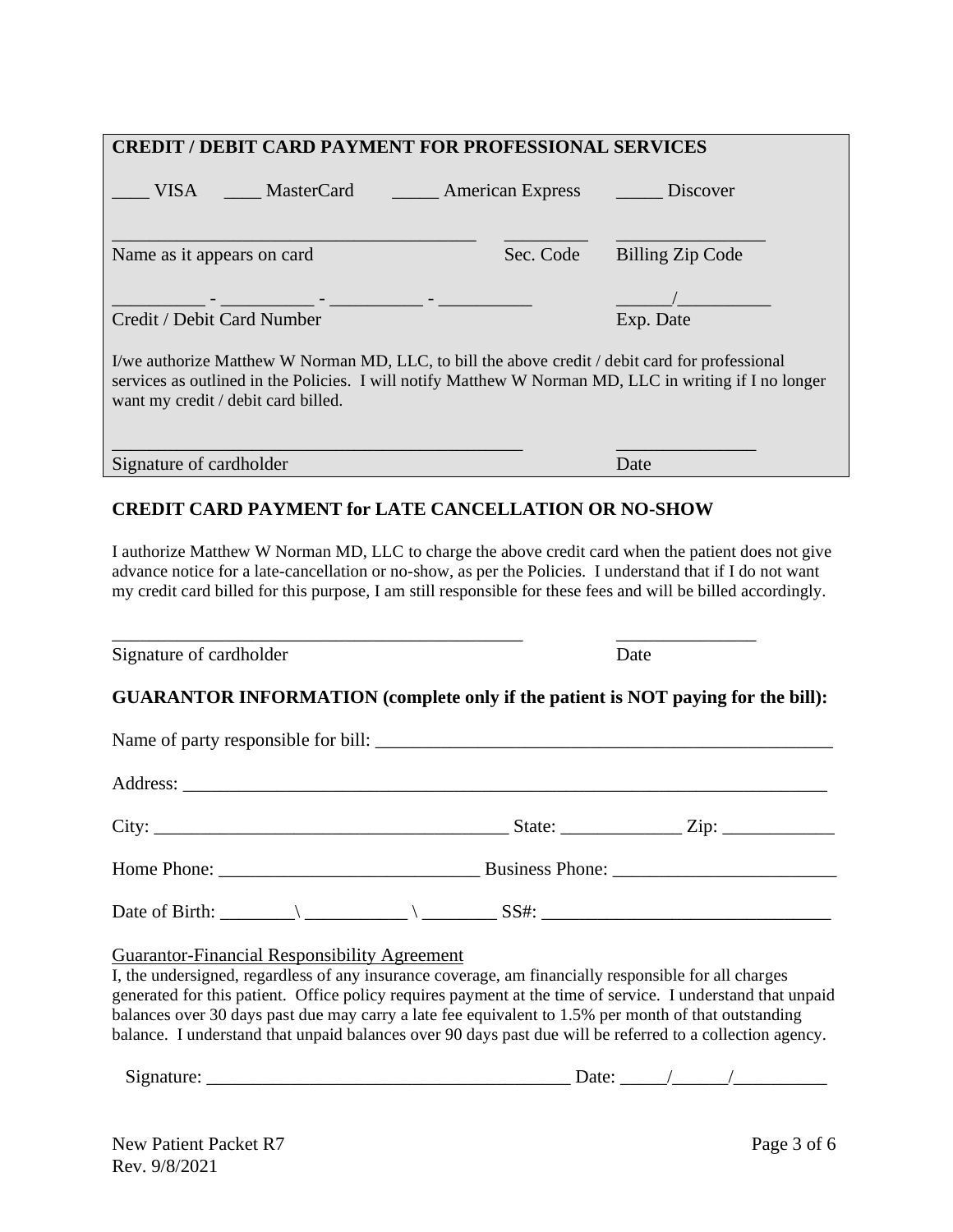### **MATTHEW W NORMAN MD, LLC POLICIES**

### **OFFICE HOURS:**

Office hours are Monday through Friday by appointment only. All first appointments are considered a consultation only. Dr. Norman will let you know if he is in the position to offer treatment services beyond the first appointment.

### **PAYMENT/INSURANCE INFORMATION:**

Fees are due at the time services are rendered. Dr. Norman does not contract with any insurance companies. However, if your insurance company provides out-of-network benefits, you may file your own claims for reimbursement. These claims should be paid directly to you. You will have the option and upon request to receive a statement that contains the necessary documentation to file with your insurance company. We recommend that you contact your insurance company for specific information about your out-of-network coverage for mental health services.

If you wish to receive a statement to be used for reimbursement purposes, these statements will be automatically emailed by our online accounting system. Your signature below will authorize the use of email for this purpose.

Patient's signature:\_\_\_\_\_\_\_\_\_\_\_\_\_\_\_\_\_\_\_\_\_\_\_\_\_\_\_\_\_\_\_\_\_\_\_\_\_\_\_\_\_\_\_\_\_\_\_\_\_\_\_\_\_\_\_\_\_

Date:

In addition, Dr. Norman has opted out of Medicare. If you have Medicare, you can be seen on a Private Contract basis, in which no Medicare claims are made. Please click here to download the contract.

We do not accept Medicaid.

### **PRIOR AUTHORIZATIONS**

Should your pharmacy or insurance company request a "precertification" or "Prior Authorization" for prescriptions or ask that the doctor contact the insurance company by phone, please note that this is not possible. Instead, please do the following:

1. Ask your pharmacist to initiate the precertification themselves by going online to the website [www.covermymeds.com.](http://www.covermymeds.com/) This is the only way Prior Authorizations (PAs) can be processed by our office. If your pharmacy will not do this, it might be beneficial to change pharmacies.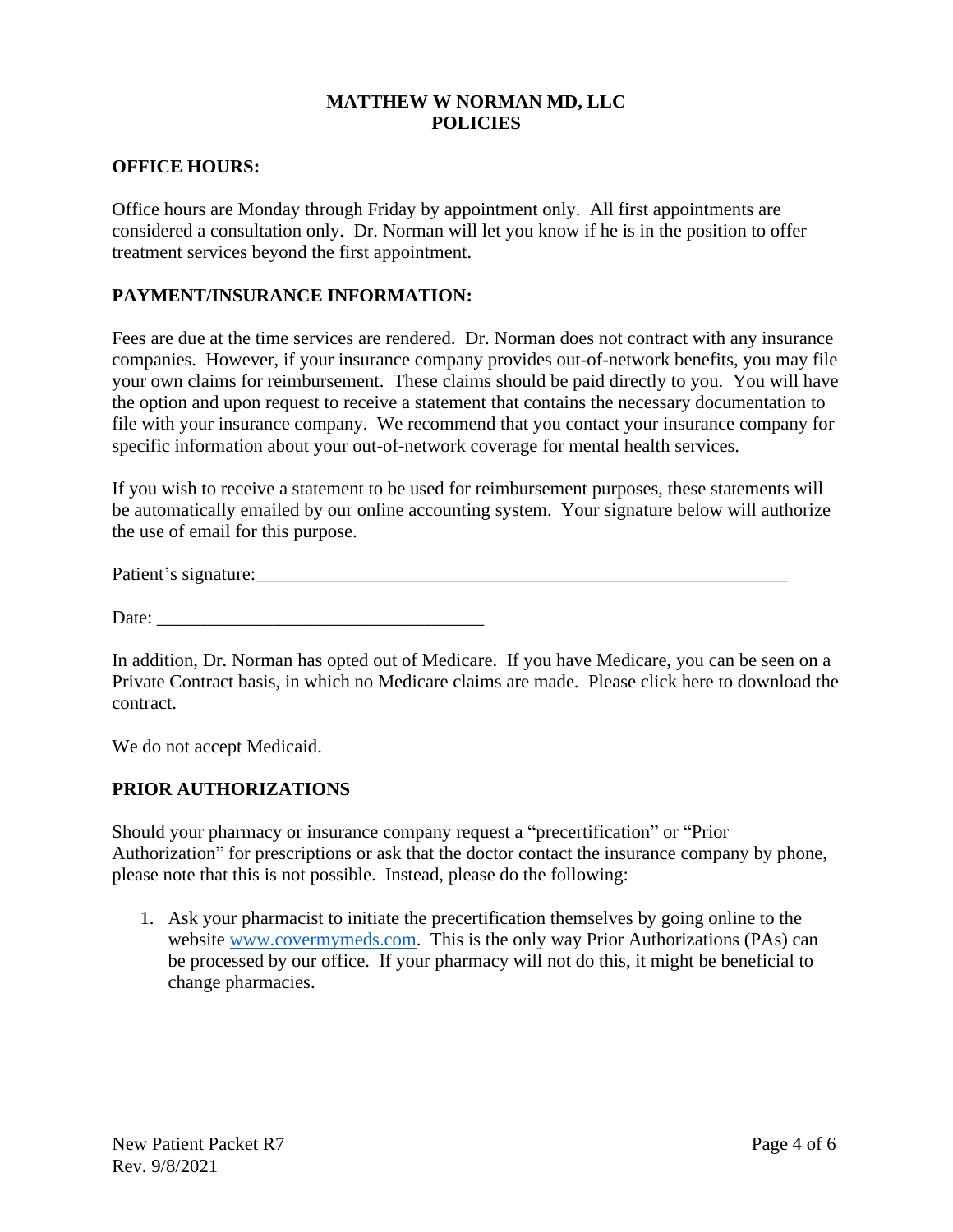# **TELEPSYCHIATRY**

In addition to in-person appointments, Dr. Norman also offers telepsychiatry (video conference) appointments to patients over a secure, HIPAA-complaint network. Under some circumstances, these appointments may also be conducted by phone. If you are interested in telepsychiatry, please ask Dr. Norman if he feels that this would be appropriate for your treatment.

In order to conduct telepsychiatry, you agree to be within the State of Georgia during the appointment. You also agree to not operate a motor vehicle during the appointment.

Therapy conducted online is technical in nature and problems may occasionally occur with internet connectivity. If something occurs to disrupt any scheduled appointment, the doctor will call the patient back by the phone number provided.

A patient must be seen a minimum of once a year in order to maintain therapeutic services.

A telepsychiatry scheduled appointment has the same late cancel/no show policy as an in-office appointment.

# **APPOINTMENT CHANGES/CANCELLATIONS:**

Patients will be charged the full session rate when cancellations occur unless notice is given at least one business day in advance. If, for any reason, the doctor must cancel an appointment, the patient will be advised at the earliest possible time.

# **ELECTRONIC MAIL (EMAIL) POLICY**

By agreeing to communicate via email, you are assuming a certain degree of risk of breach of privacy beyond that inherent in other modes of traditional communication (such as telephone, written, or face-to-face). We cannot insure the confidentiality of our electronic communications against purposeful or accidental network interception. Due to this inherent vulnerability, we would caution you against emailing anything of a very private nature. Additionally, your doctor will save your email correspondence and these communications should be considered part of your medical record; therefore, you should consider that our electronic communications may not be confidential and will be included in your medical chart. Never send emails of an urgent or emergent nature. Your doctor will make an effort to check email regularly; however, call our office if you have not received a reply within 72 hours.

### **EMERGENCIES & PHONE POLICY**

Should you wish to contact Dr. Norman between scheduled sessions, you are encouraged to call or email. Dr. Norman will make every attempt to return messages within one business day.

If you are experiencing a life-threatening emergency and require immediate assistance, please call 911, proceed to the nearest emergency room or call the Georgia Crisis Line at (800) 715- 4225. You should then notify Dr. Norman. Every effort will be made to return your call promptly.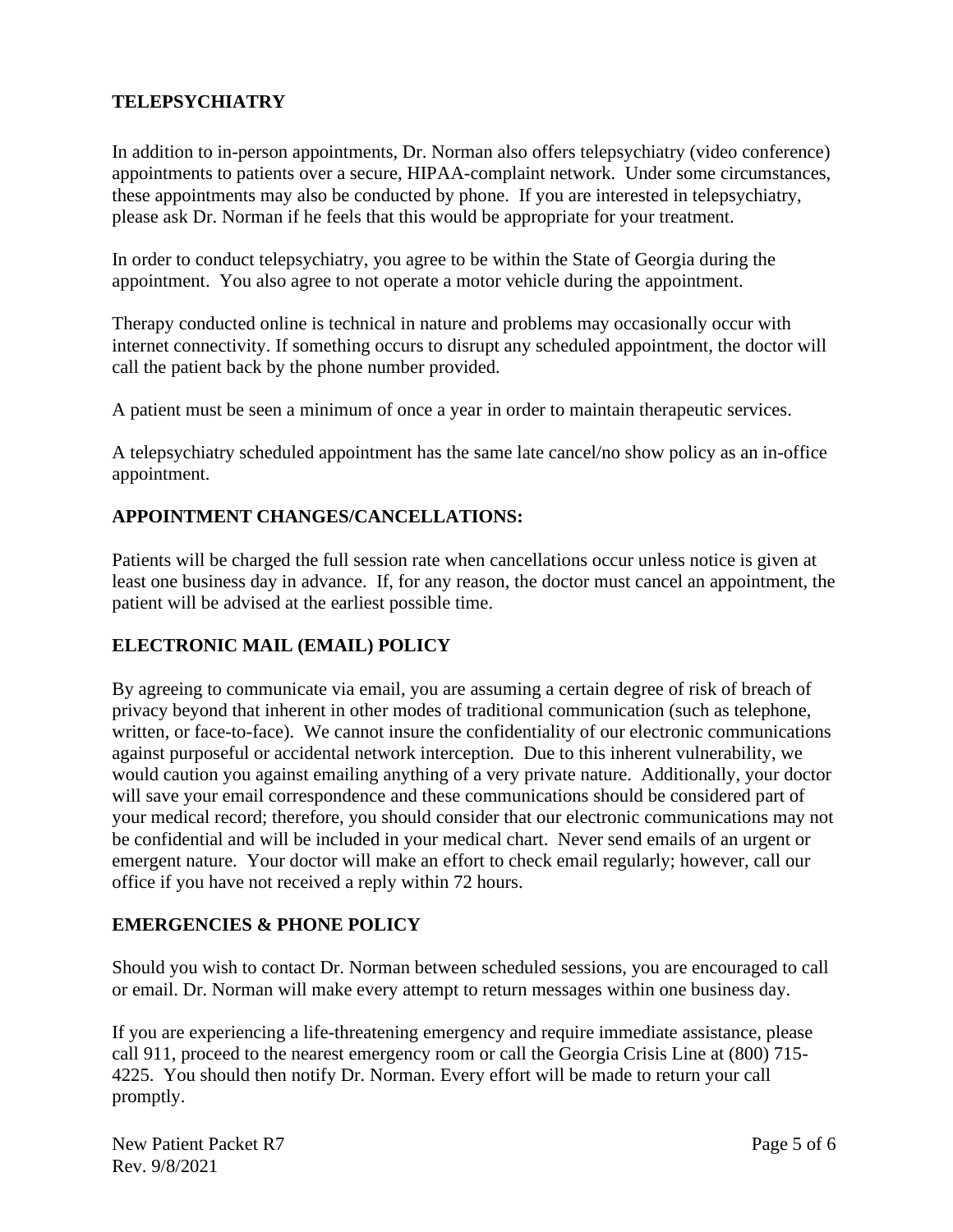## **MEDICATION REFILL POLICY:**

Medication refills will generally be sent to the pharmacy within two business days after the request is made. When requesting a refill, please provide:

- Your date of birth
- Name of medication requested
- Medication dosage
- Pharmacy complete address

Prescriptions may only be refilled for patients who are current patients and who maintain their regularly scheduled appointments.

### **TERMINATION POLICY:**

Patients are under no obligation to continue services should they decide to terminate at any time. However, we strongly urge that the doctor be notified in person regarding this decision so that it can be discussed openly.

### **ACCEPTANCE OF POLICIES:**

Matthew W Norman MD, LLC is committed to providing professional services of the highest quality and standards. In order to serve our patients efficiently and responsibly, we require that agreements be made regarding the policies stated above. Patients are encouraged to ask questions before signing.

I have read the policies, understand, and agree with them.

Patient's signature:

| Date: |  |  |  |
|-------|--|--|--|
|       |  |  |  |